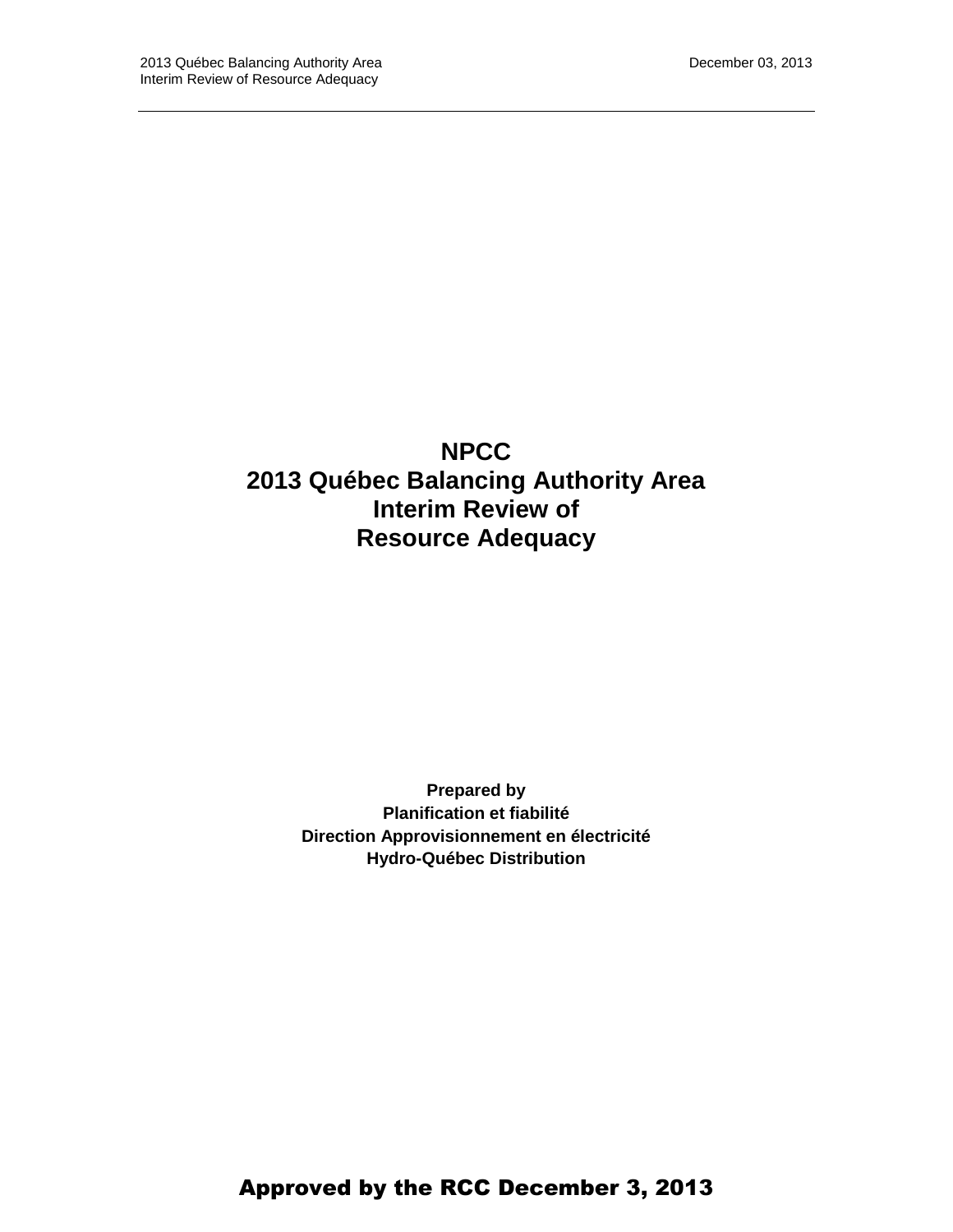This page intentionally left blank.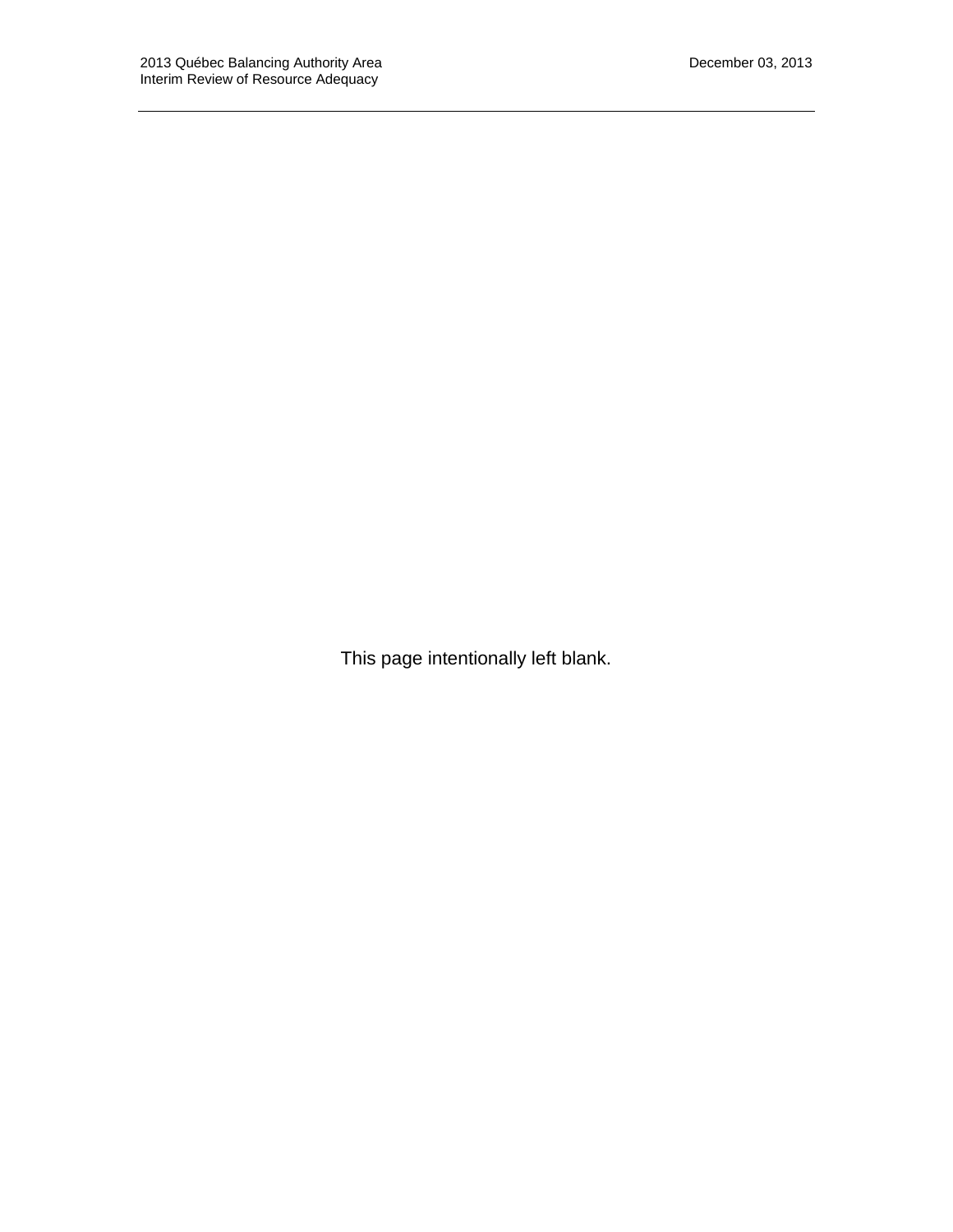## **1. EXECUTIVE SUMMARY**

The Québec Balancing Authority Area submits this assessment of resource adequacy to comply with the Reliability Assessment Program established by the Northeast Power Coordinating Council (NPCC). The guidelines for the review are specified in the NPCC Regional Reliability Reference Directory #1, Appendix D "*Guidelines for Area Review of Resource Adequacy*" (Adopted in December 1, 2009).

This 2013 Interim Review of Resource Adequacy covers the study period from winter 2013/2014 through winter 2015/2016. Assumption changes regarding facility and system conditions, generation resources availability, demand and electricity sector regulations, since the last Comprehensive Review and their impacts on the overall reliability of the Québec electricity system are highlighted therein.

The demand forecast has been revised downward since the last Comprehensive Review due mainly to a decrease in the expected load from the industrial sector. Planned resources have also been revised downward due to major unit retirements.

Results of this Interim Review show that the loss of load expectation (LOLE) for the Québec area is below the NPCC reliability criterion of not more than 0.1 day per year for all years of this assessment under the base case scenario. For the high case scenario of demand forecast, the area would need additional capacity for both 2013/2014 and 2015/2016 winter peak periods.

| <b>Winter</b><br><b>Peak</b> | <b>Base case scenario</b><br>(days/year) | High case scenario<br>(days/year) |
|------------------------------|------------------------------------------|-----------------------------------|
| 2013 / 2014                  | 0.073                                    | 0.139                             |
| 2014 / 2015                  | 0.043                                    | 0.076                             |
| 2015 / 2016                  | 0.082                                    | 0.155                             |

|  | <b>Table 1 - Summary of LOLE Results</b> |  |  |
|--|------------------------------------------|--|--|
|--|------------------------------------------|--|--|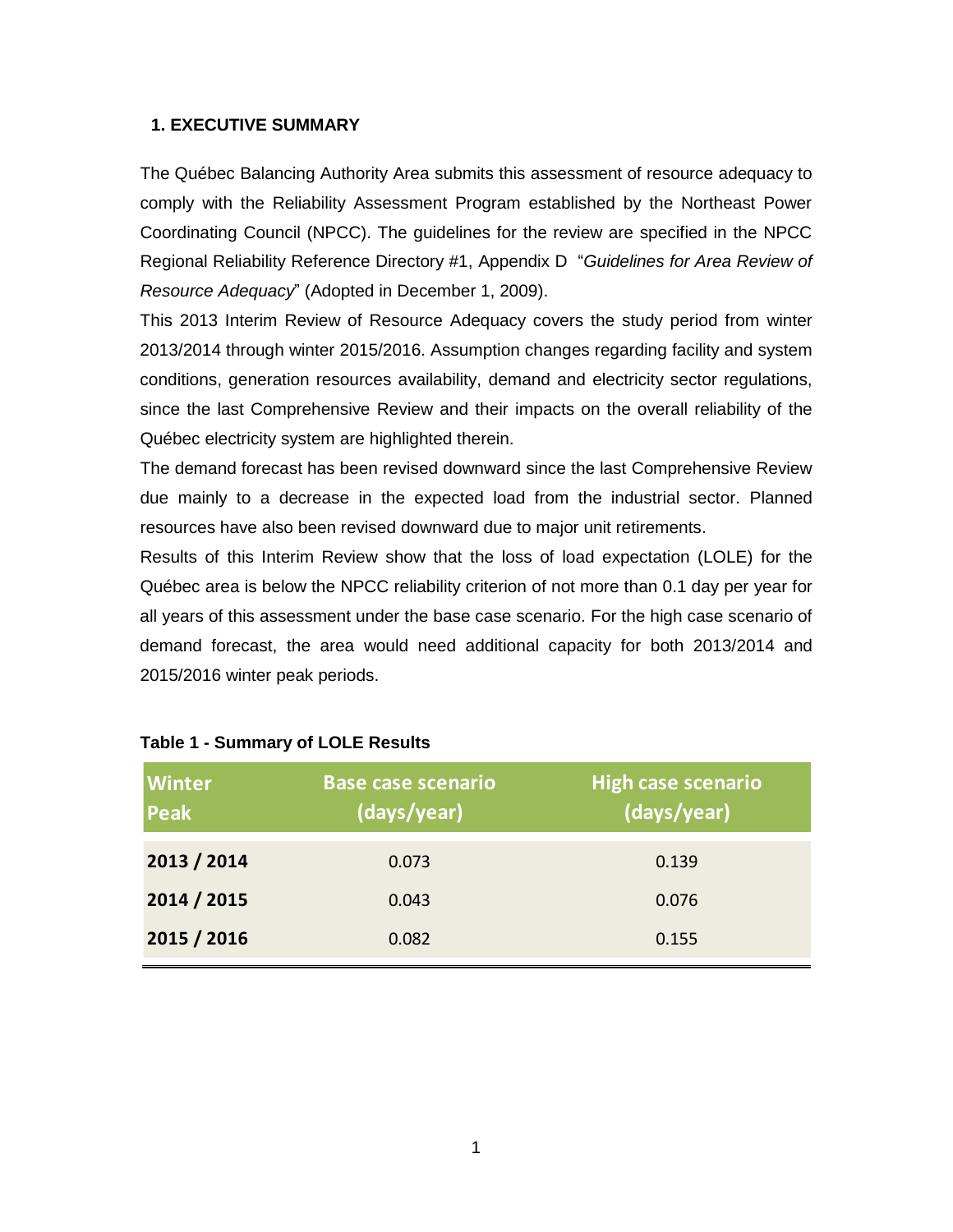## **2. INTRODUCTION**

This 2013 Interim Review is the second update of the 2011 Québec Balancing Authority Area Comprehensive Review of Resource Adequacy approved by the Reliability Coordinating Committee (RCC) in November 2011. The present review covers the period between November 2013 and October 2016. The Québec Area is a winter peaking area with the peak demand occurring generally in January. Major assumptions of this review are consistent with the Hydro-Québec Distribution (HQD) 2014-2023 Supply Plan which was filed with the Québec Energy Board on November  $1<sup>st</sup>$ , 2013<sup>1</sup>.

## **3. ASSUMPTION CHANGES**

 $\overline{a}$ 

## **3.1 Base Case Demand Forecast**

The Québec area's internal peak demand forecast over the period of this review has decreased compared to the forecast presented in the 2011 Comprehensive Review. This reduction in the load is mainly attributed to a decrease in the expected load in the industrial sector.

Table 2 below compares the peak demand forecast between the two reviews.

|                              | <b>Base case Scenario</b>                     |                               |                   |
|------------------------------|-----------------------------------------------|-------------------------------|-------------------|
| <b>Winter</b><br><b>Peak</b> | 2011<br><b>Comprehensive</b><br><b>Review</b> | 2013<br><b>Interim Review</b> | <b>Difference</b> |
| 2013 / 2014                  | 38,660                                        | 38,465                        | $-196$            |
| 2014 / 2015                  | 39,149                                        | 38,070                        | $-1079$           |
| 2015 / 2016                  | 39,313                                        | 38,779                        | $-534$            |
| <b>Average Growth Rate</b>   | 0.8%                                          | 0.4%                          |                   |

#### **Table 2 - Base Case Demand Forecast Comparison (MW)**

<sup>&</sup>lt;sup>1</sup>[http://publicsde.regie-energie.qc.ca/projets/232/DocPrj/R-3864-2013-B-0005-Demande-Piece-](http://publicsde.regie-energie.qc.ca/projets/232/DocPrj/R-3864-2013-B-0005-Demande-Piece-2013_11_01.pdf)[2013\\_11\\_01.pdf](http://publicsde.regie-energie.qc.ca/projets/232/DocPrj/R-3864-2013-B-0005-Demande-Piece-2013_11_01.pdf)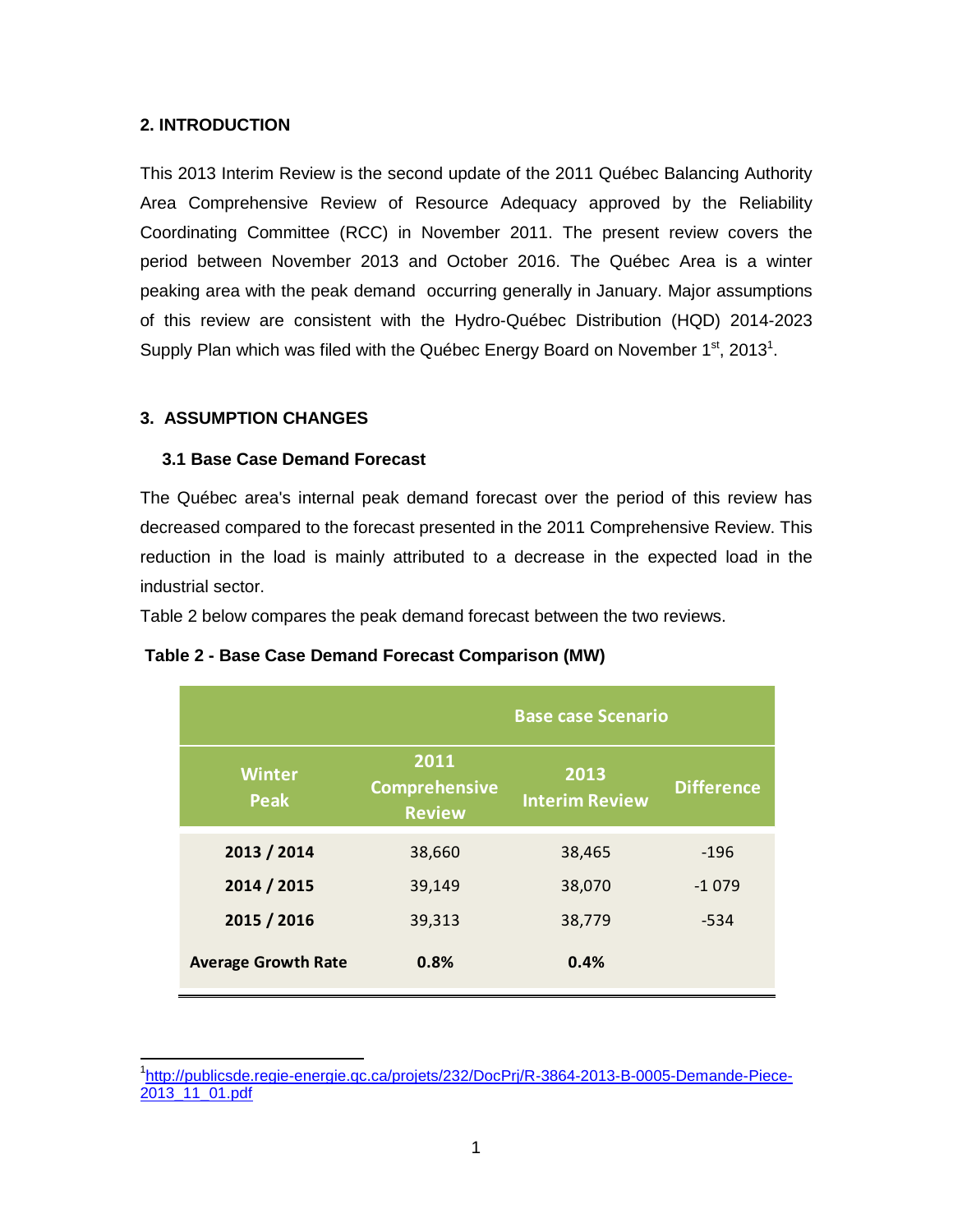# **3.1.1 Load Forecast Uncertainty**

Load forecast uncertainty is derived from the load sensitivity to weather conditions and the variation of economic and demographic variables affecting the demand forecast. In this Interim Review, load forecast uncertainty has been revised downward compared to what was used in the last Comprehensive Review. This reduction mostly reflects economic uncertainty revisions.

| <b>Ressource Adequacy Review</b> | <b>Current</b><br>year | 1 year<br>ahead | 2 years<br>ahead |
|----------------------------------|------------------------|-----------------|------------------|
| 2013 Interim Review              | 4.3%                   | 4.4%            | 4.7%             |
| <b>2011 Comprehensive Review</b> | 4.3%                   | 4.6%            | 4.9%             |
| <b>Difference</b>                |                        | $-0.2%$         | $-0.2%$          |

## **Table 3 - Load Forecast Uncertainty between the two Reviews**

## **3.2 High Case Demand Forecast**

In this review, the high case demand forecast level is set to 1.3 standard deviations of economic uncertainty over the base case scenario. The load uncertainty considered in the simulation of the high case scenario is limited to weather conditions.

## **Table 4 - High Case Demand Forecast Comparison (MW)**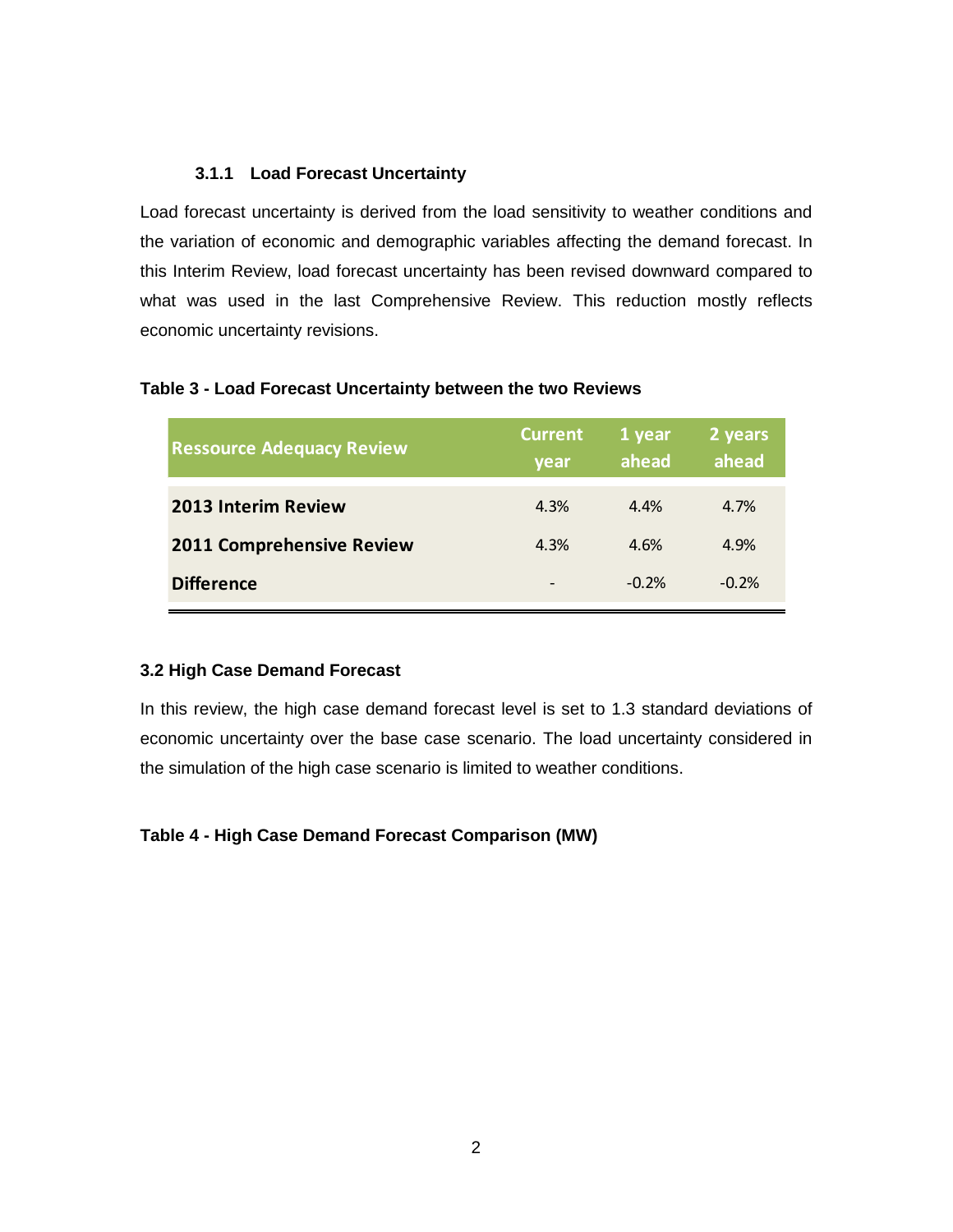|                              | <b>High case Scenario</b>                     |                               |                   |
|------------------------------|-----------------------------------------------|-------------------------------|-------------------|
| <b>Winter</b><br><b>Peak</b> | 2011<br><b>Comprehensive</b><br><b>Review</b> | 2013<br><b>Interim Review</b> | <b>Difference</b> |
| 2013 / 2014                  | 39,856                                        | 39,326                        | $-530$            |
| 2014 / 2015                  | 40,674                                        | 39,097                        | $-1,577$          |
| 2015 / 2016                  | 41,312                                        | 39,981                        | $-1,331$          |
| <b>Average Growth Rate</b>   | 1.8%                                          | 0.8%                          |                   |

# **3.3 PLANNED RESOURCES**

In this review, planned resources are consistent with the most recent available capacity data updates in the area. Planned resources have been reviewed downward since the last Comprehensive Review due to major unit retirements<sup>2</sup>.

The difference in planned resources between the two reviews is mainly explained by:

- The retirement of the La Citière oil G.S (280 MW)
- The retirement of the Gentilly-2 nuclear G.S which was previously expected to be refurbished from 2013 to 2014 (a decrease of 700 MW from the expected capacity after refurbishment)
- The mothballing period extension of the natural gas unit operated by TransCanada Energy (TCE) beyond the period covered by this review (547 MW)
- The Addition of interruptible load to the system (150 MW)
- The increase of Biomass capacity by 50 MW to 100 MW over the period of this review

#### **Table 4 - Planned Resources Comparison**

<sup>&</sup>lt;u>2</u><br><sup>2</sup> The mothballed Tracy thermal unit (450 MW) was retired on March 2012. This change has no impact on the reliability assessment.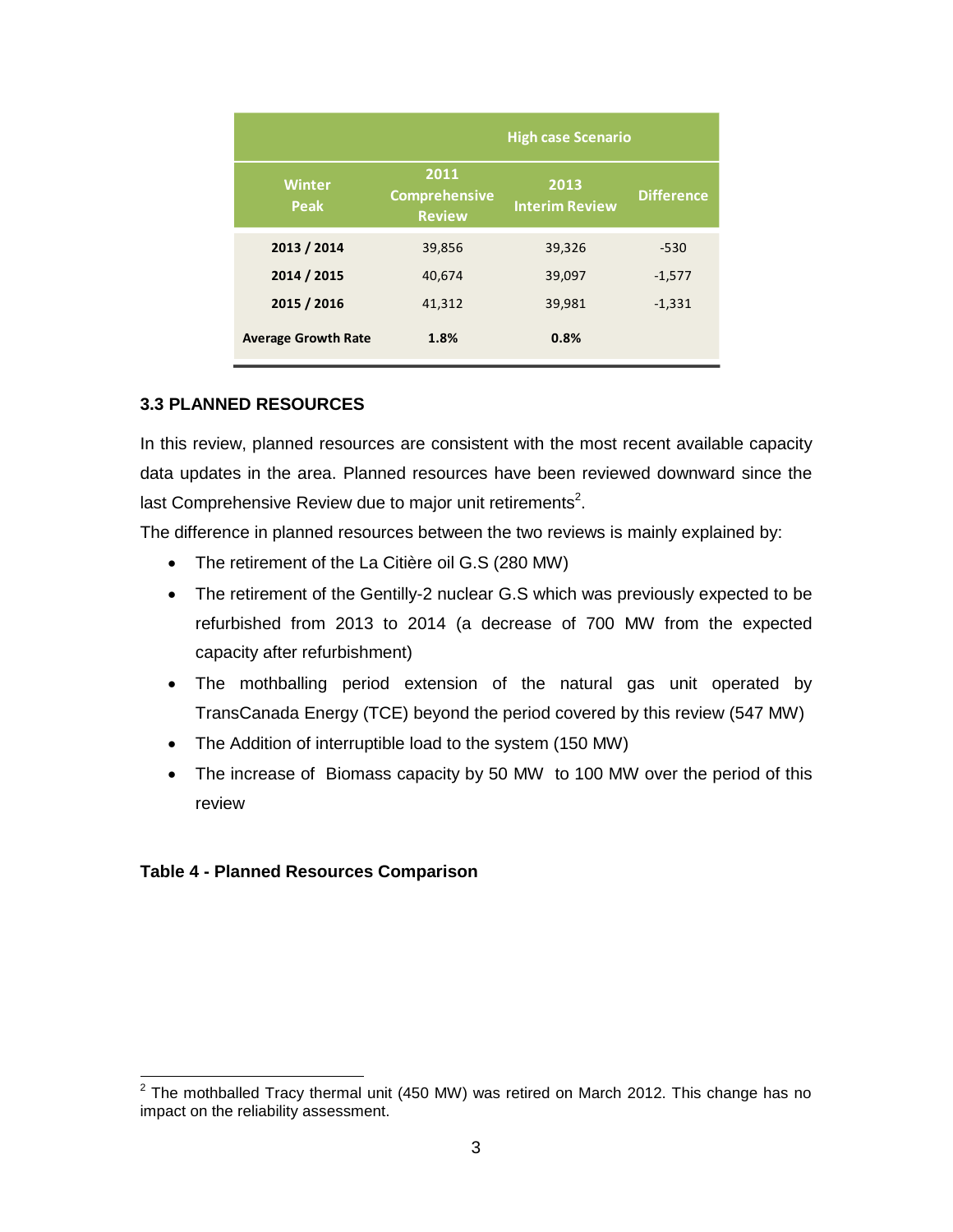| <b>Winter Peak</b> | 2011<br><b>Comprehensive</b><br><b>Review</b> | 2013 Interim<br><b>Review</b> | <b>Difference</b> |
|--------------------|-----------------------------------------------|-------------------------------|-------------------|
| 2013/14            | 43,029                                        | 43,125                        | 96                |
| 2014/15            | 44,612                                        | 43,529                        | $-1,084$          |
| 2015/16            | 45,401                                        | 43,737                        | $-1,664$          |

# **3.4 TRANSMISSION AND INTERFACE LIMITS**

Internal transfer capability assumptions are identical to those presented in the 2011 Comprehensive Review. External interfaces to the Québec system are not modeled.

# **Table 5 - Internal Interface Limits (MW)**

| Sub area               |               | <b>2013 Interim Review</b>    |                               |  |
|------------------------|---------------|-------------------------------|-------------------------------|--|
| <b>From</b>            | <b>To</b>     | 2013/14<br>winter peak period | 2015/16<br>winter peak period |  |
| <b>Churchill Falls</b> | Manicouagan   | 5,200                         | 5,200                         |  |
| Manicouagan            | Québec Centre | 12,100                        | 12,900                        |  |
| Québec Centre          | Montréal      | 20,250                        | 22,290                        |  |
| <b>Baie James</b>      | Québec Centre | 15,050                        | 15,050                        |  |
| <b>Baie James</b>      | Nicolet (CC)  | 2,250                         | 2,250                         |  |
| Nicolet (CC)           | Montréal      | 2,138                         | 2,138                         |  |

## **4. LOLE RESULTS**

## **4.1 Base Case Demand Scenario**

Results shown in Table 6 below indicate that the Québec Area will meet the NPCC resource adequacy criterion for all the years covered by this review. In comparison to the LOLE values presented in the last Comprehensive Review, the LOLE value is lower in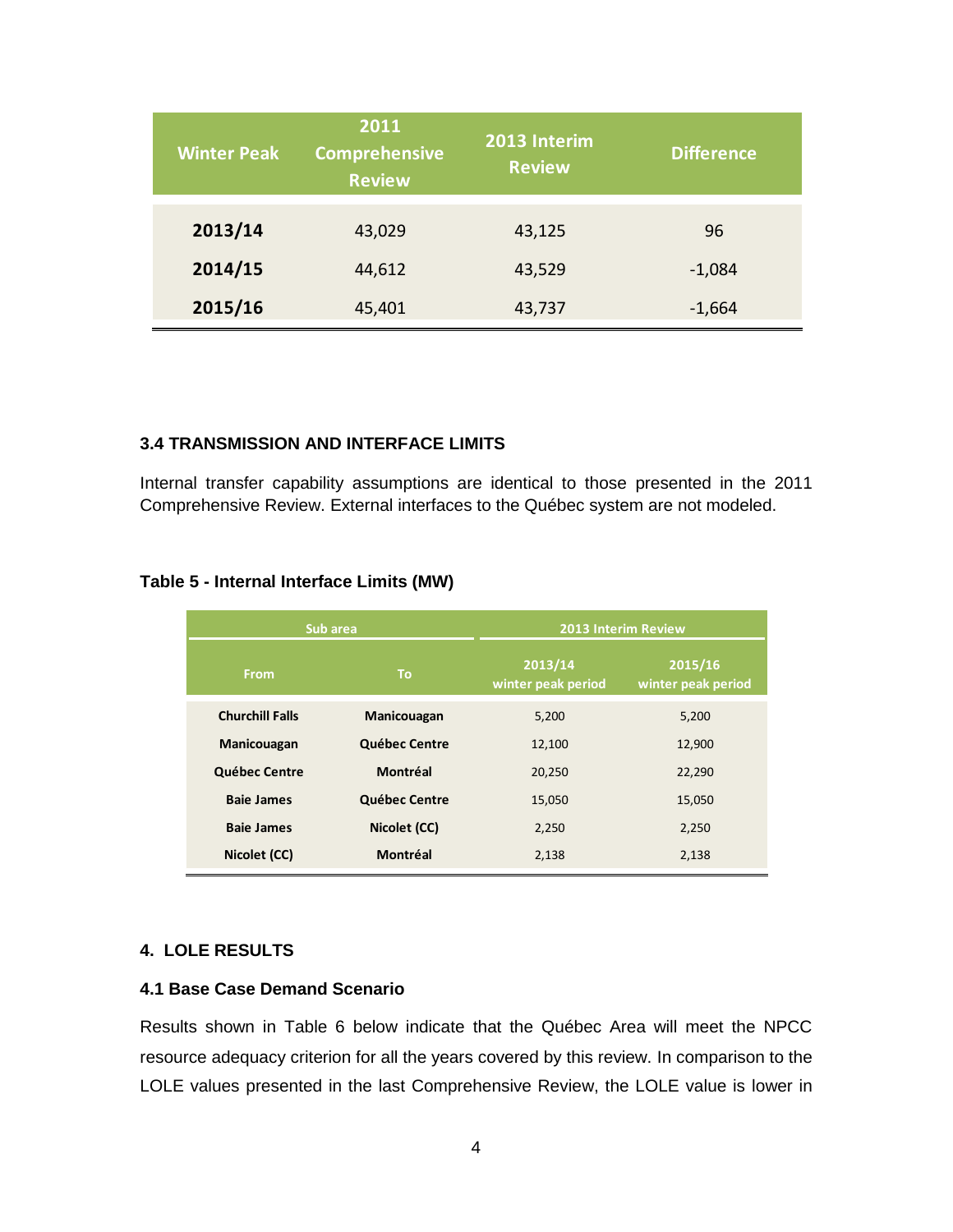the first year due to demand forecast decrease and higher in the last two years due to unit retirements.

|                              |                                         | <b>Planned Reserve (MW)</b>                   |                                  | LOLE (Days / year)                            |  |
|------------------------------|-----------------------------------------|-----------------------------------------------|----------------------------------|-----------------------------------------------|--|
| <b>Winter</b><br><b>Peak</b> | 2013<br><b>Interim</b><br><b>Review</b> | 2011<br><b>Comprehensive</b><br><b>Review</b> | 2013<br>Interim<br><b>Review</b> | 2011<br><b>Comprehensive</b><br><b>Review</b> |  |
| 2013 / 2014                  | 4,660                                   | 4,369                                         | 0.073                            | 0.079                                         |  |
| 2014 / 2015                  | 5,458                                   | 5,463                                         | 0.043                            | 0.034                                         |  |
| 2015 / 2016                  | 4,959                                   | 6,088                                         | 0.082                            | 0.021                                         |  |

## **Table 6 - Planned Reserve Margins and LOLE Results**

The Québec Balancing Authority Required Reserve Margin is determined by using the NPCC resource adequacy criterion. For this review, results show that the Required Reserve Margins vary between 11 percent and 12 percent. These Required Reserve Margins are almost comparable to those presented in the last Comprehensive Review.

| <b>Winter</b> | <b>2013 Interim Review</b><br><b>Required Reserve</b> |       | <b>2011 Comrehensive Review</b><br><b>Required Reserve</b> |       | (Days/year) |
|---------------|-------------------------------------------------------|-------|------------------------------------------------------------|-------|-------------|
| <b>Peak</b>   | <b>MW</b>                                             | $\%$  | <b>MW</b>                                                  | %     |             |
| 2013/14       | 4,170                                                 | 10.8% | 4,059                                                      | 10.5% | 0.100       |
| 2014/15       | 4,407                                                 | 11.6% | 4,448                                                      | 11.4% | 0.100       |
| 2015/16       | 4,676                                                 | 12.1% | 4,805                                                      | 12.2% | 0.100       |
|               |                                                       |       |                                                            |       |             |

**Table 7 - Required Reserve Margins at NPCC Criterion (LOLE = 0.1 days/year)** 

#### **4.2 High Case Demand Scenario**

Results shown in Table 8 indicate that under the high case demand scenario, the Québec area would need additional resources for both 2013/2014 and 2015/2016 winter peak periods to meet the NPCC criterion. Estimated amounts of additional resources are 250 MW and 300 MW for the 2013/2014 and 2015/2016 winter peaks respectively. These purchases could be achieved in neighboring markets.